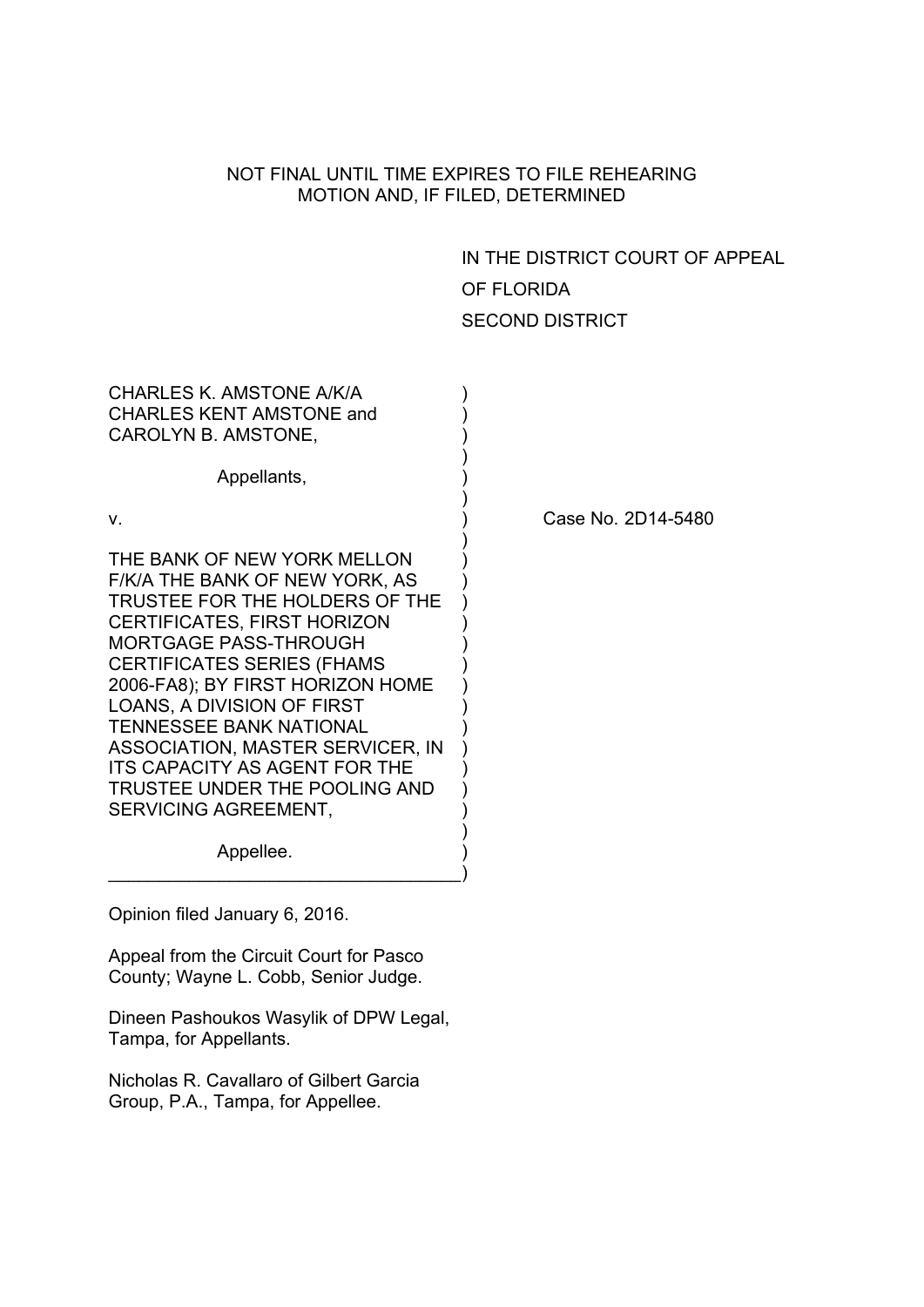KHOUZAM, Judge.

 Charles and Carolyn Amstone appeal the final summary judgment of foreclosure entered against them and in favor of The Bank of New York Mellon. The Amstones argue that the Bank failed to show that it had standing to foreclose and failed to refute their affirmative defenses. They claim that summary judgment should have been granted in their favor. We conclude that the Bank did prove standing but failed to refute the Amstones' affirmative defenses. Therefore, genuine issues of material fact remained, summary judgment should not have been entered, and we must reverse for further proceedings.

On November 6, 2008, First Horizon Home Loans, a division of First Tennessee Bank National Association, filed suit against the Amstones seeking foreclosure of mortgage and reestablishment of lost instruments. Copies of the December 5, 2006, note and mortgage executed by the Amstones<sup>1</sup> were attached to the complaint. They showed that First Horizon Home Loan Corporation was the original lender. The original note and mortgage were filed, and the lost instruments count was voluntarily dismissed in 2009.

In their amended answer, the Amstones denied that First Horizon Home Loans, a division of First Tennessee Bank National Association, was the owner or holder of the note and mortgage. They also raised as an affirmative defense that the "Plaintiff did not own and hold the note prior to filing suit and did not have standing to file suit when it filed its action." But in a sworn response to the Amstone's interrogatories, it

 <sup>1</sup>The mortgage was executed by both Carolyn and Charles Amstone; the note was executed by Carolyn Amstone.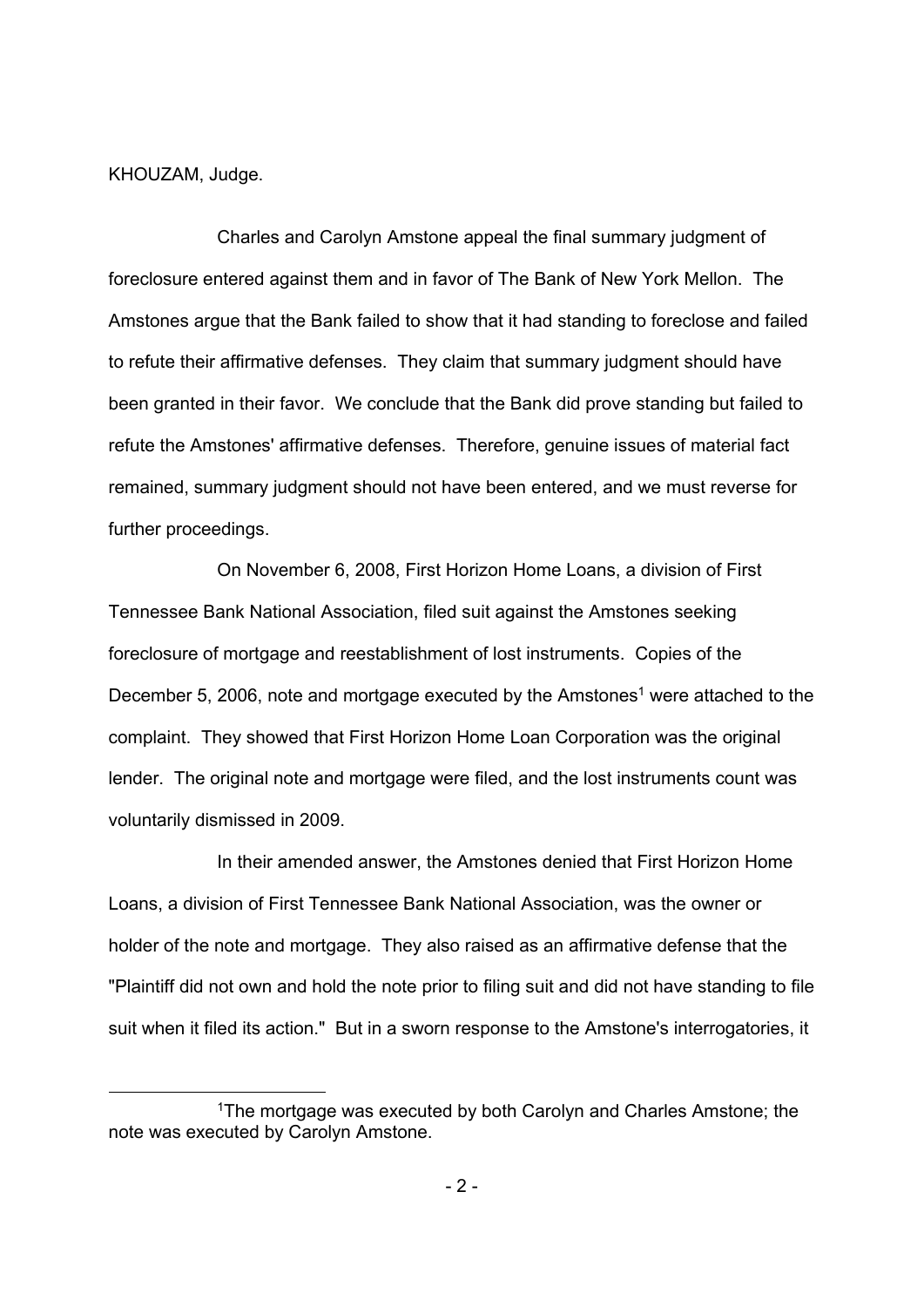was established that "First Horizon Home Loan Corporation merged with First Tennessee Bank National Association on or about February 8, 2007[,] becoming First Horizon Home Loans, a Division of First Tennessee Bank, National Association." And in response to their second request for production, the Amstones were provided with a disc containing "a copy of the merger documents evidencing the merger between First Horizon Home [L]oans Corporation and Tennessee National Association." The Amstones did not dispute the fact of the merger and did not file a motion to compel the merger documents.

The Amstones raised numerous affirmative defenses in addition to challenging standing. For example, the Amstones argued failure to comply with section 559.715, Florida Statutes (2008); failure to post a cost bond pursuant to section 57.011, Florida Statutes (2008); failure to provide notice of breach and acceleration pursuant to Paragraph 22 of the mortgage; and a violation of the Federal Truth in Lending Act, 15 U.S.C. § 1641 (2008). A response was filed addressing each of the affirmative defenses and arguing that they should be stricken as facially insufficient.

At the beginning of 2012, First Horizon Home Loans, a division of First Tennessee Bank National Association, moved to substitute party plaintiff and amend case style, stating that the mortgage had been assigned to The Bank of New York Mellon and attaching an assignment. The assignment showed that "Mortgage Electronic Registration Systems, Inc., acting solely as a nominee for First Horizon Home Loan Corporation," had assigned the mortgage to "The Bank of New York Mellon F/K/A The Bank of New York, as Trustee for the Holders of the Certificates, First Horizon Mortgage Pass-Through Certificates Series (FHAMS 2006-FA8), by First Horizon Home

- 3 -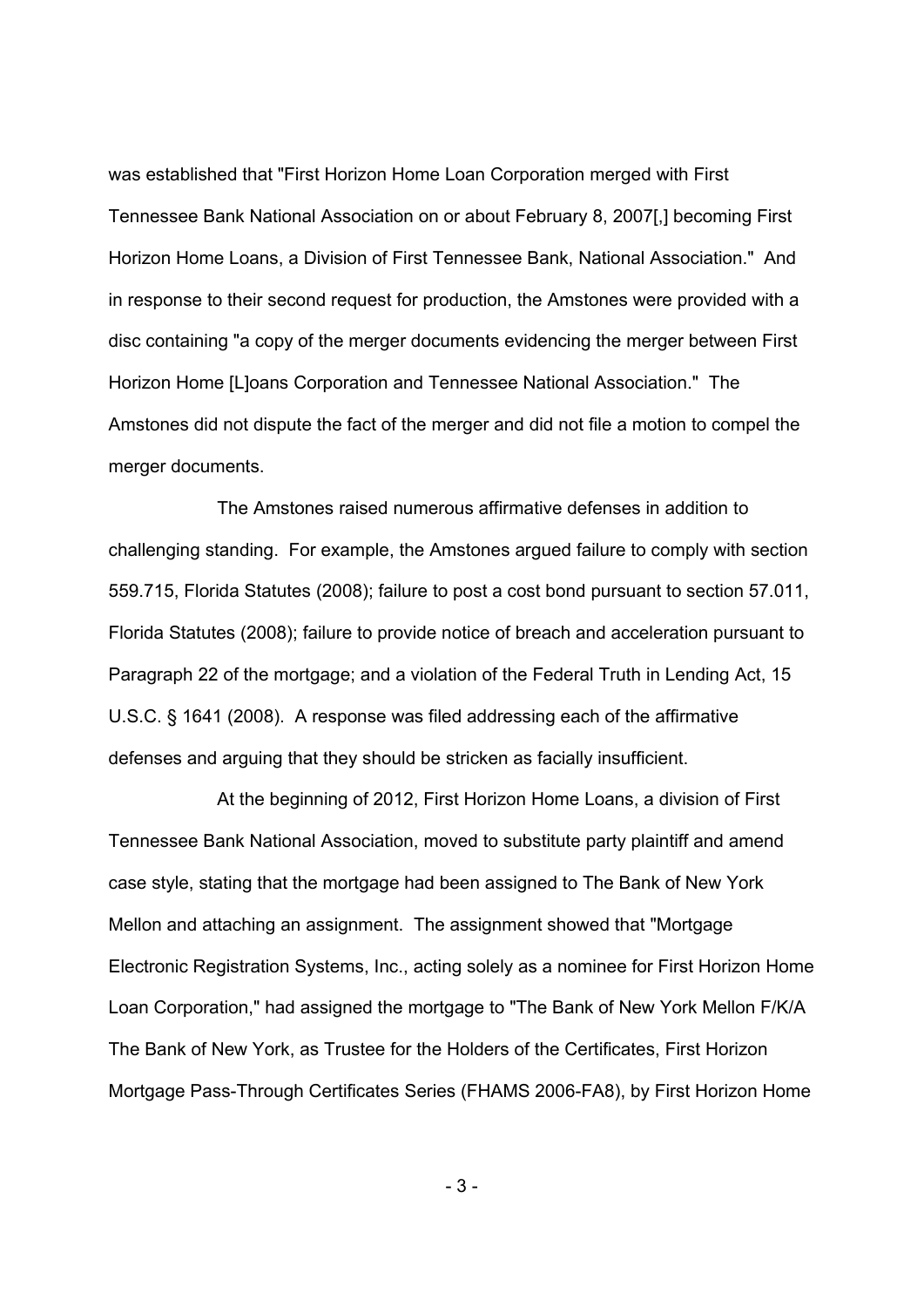Loans, a Division of First Tennessee Bank National Association, Master Servicer, in its Capacity as Agent for the Trustee under the Pooling and Servicing Agreement" on December 5, 2011. The court granted the motion, substituting The Bank of New York Mellon as plaintiff.

Both parties moved for summary judgment. The Bank's motion did not address the Amstones' affirmative defenses. In support of its motion, the Bank filed an affidavit establishing that Nationstar Mortgage, LLC, as attorney in fact for The Bank of New York Mellon, held the note and maintained the records for the subject loan. The affidavit delineated the amount due and owing on the note and mortgage. The Bank had also previously filed the affidavit of an assistant secretary at Nationstar, LLC, as attorney in fact for First Horizon Home Loans, a division of Tennessee Bank National Association, stating that "on or about April 1, 2008, servicer for the Plaintiff, First Horizon did serve a Notice of Default and Acceleration letter upon Defendant, Carolyn B. Amstone, pursuant to Paragraph 22 . . . of the subject mortgage." A copy of the letter was attached to the affidavit. In support of the Amstones' motion for summary judgment, Carolyn Amstone filed an affidavit stating that she did not receive a notice of assignment and that the default letter had "numerous defects." Charles Amstone had also previously filed an affidavit stating that he never received notice of the assignment or default.

An eleven-minute hearing was held on September 30, 2014. The parties presented argument on the issue of standing but did not address the remaining affirmative defenses in any detail. The court determined that standing had been

 $-4-$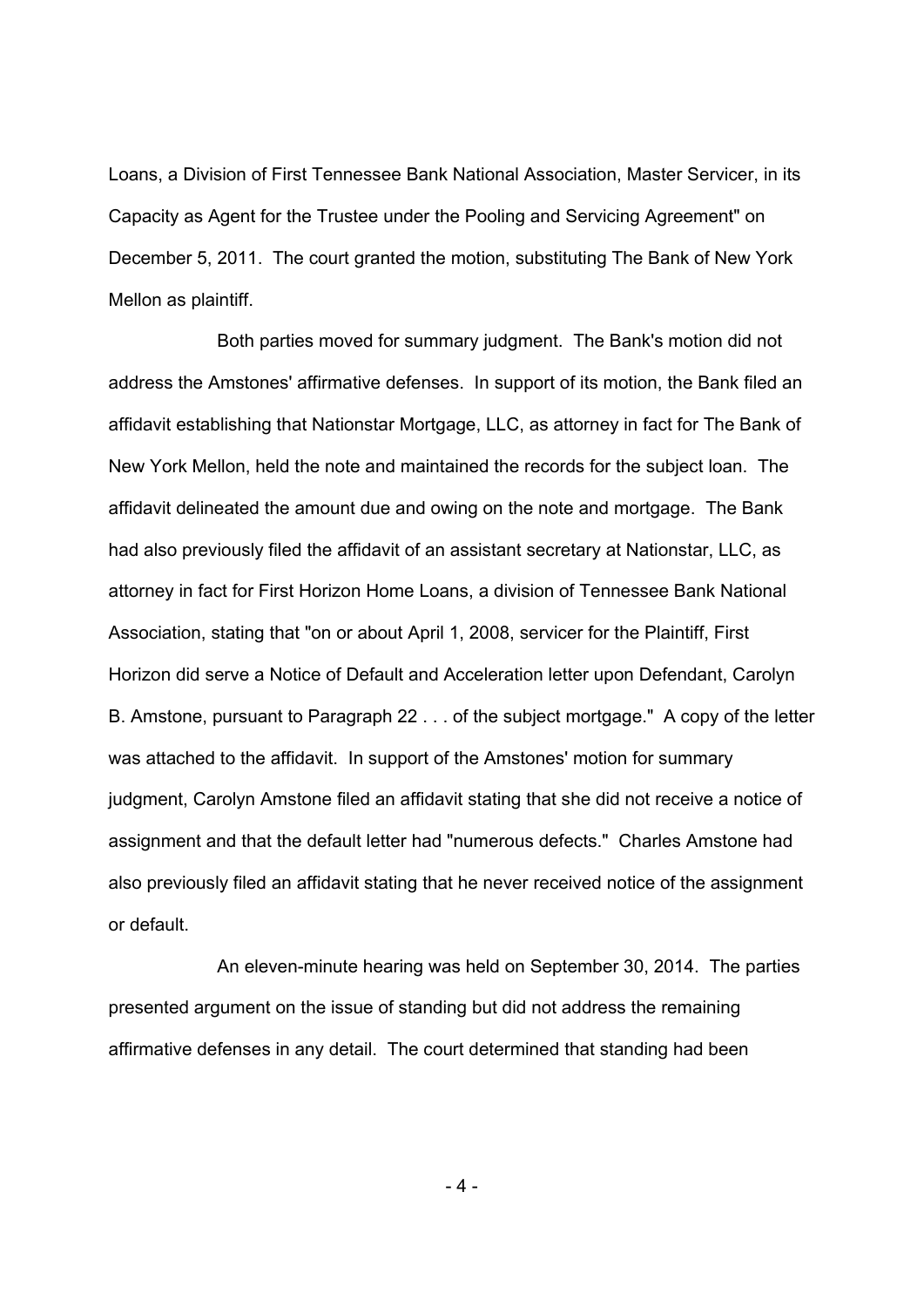established and granted the Bank's motion for summary judgment. Final judgment of foreclosure was entered on October 22, 2014.

"Summary judgment cannot be granted unless the pleadings, depositions, answers to interrogatories, and admissions on file together with affidavits, if any, conclusively show that there is no genuine issue as to any material fact and that the moving party is entitled to a judgment as a matter of law." Konsulian v. Busey Bank, N.A., 61 So. 3d 1283, 1285 (Fla. 2d DCA 2011) (citing Fla. R. Civ. P. 1.510(c)). Further, "[a] summary judgment must not only establish that no genuine issues of material fact exist as to the parties' claims, but it also must either factually refute the affirmative defenses or establish that they are legally insufficient." Id. The moving party has the burden to show the complete absence of any genuine issue of material fact, and the court must draw every possible inference in the non-moving party's favor. Servedio v. U.S. Bank Nat'l Ass'n, 46 So. 3d 1105, 1106-07 (Fla. 4th DCA 2010). This court reviews de novo an order granting summary judgment. Id. at 1107.

The Amstones argue that The Bank of New York Mellon failed to show that it had standing to foreclose. Specifically, they point out that the complaint was filed by First Horizon Home Loans, a division of First Tennessee Bank National Association, but the attached copies of the note and mortgage showed that a different entity—First Horizon Home Loan Corporation—was the original lender. The Amstones also note that in finding that "standing [was] clearly established," the circuit court stated that the Bank could "allege [standing] and establish it at any time." We agree that the court misstated the law; it is axiomatic that "standing must be established as of the time of filing the foreclosure complaint." Focht v. Wells Fargo Bank, N.A., 124 So. 3d 308, 310 (Fla. 2d

- 5 -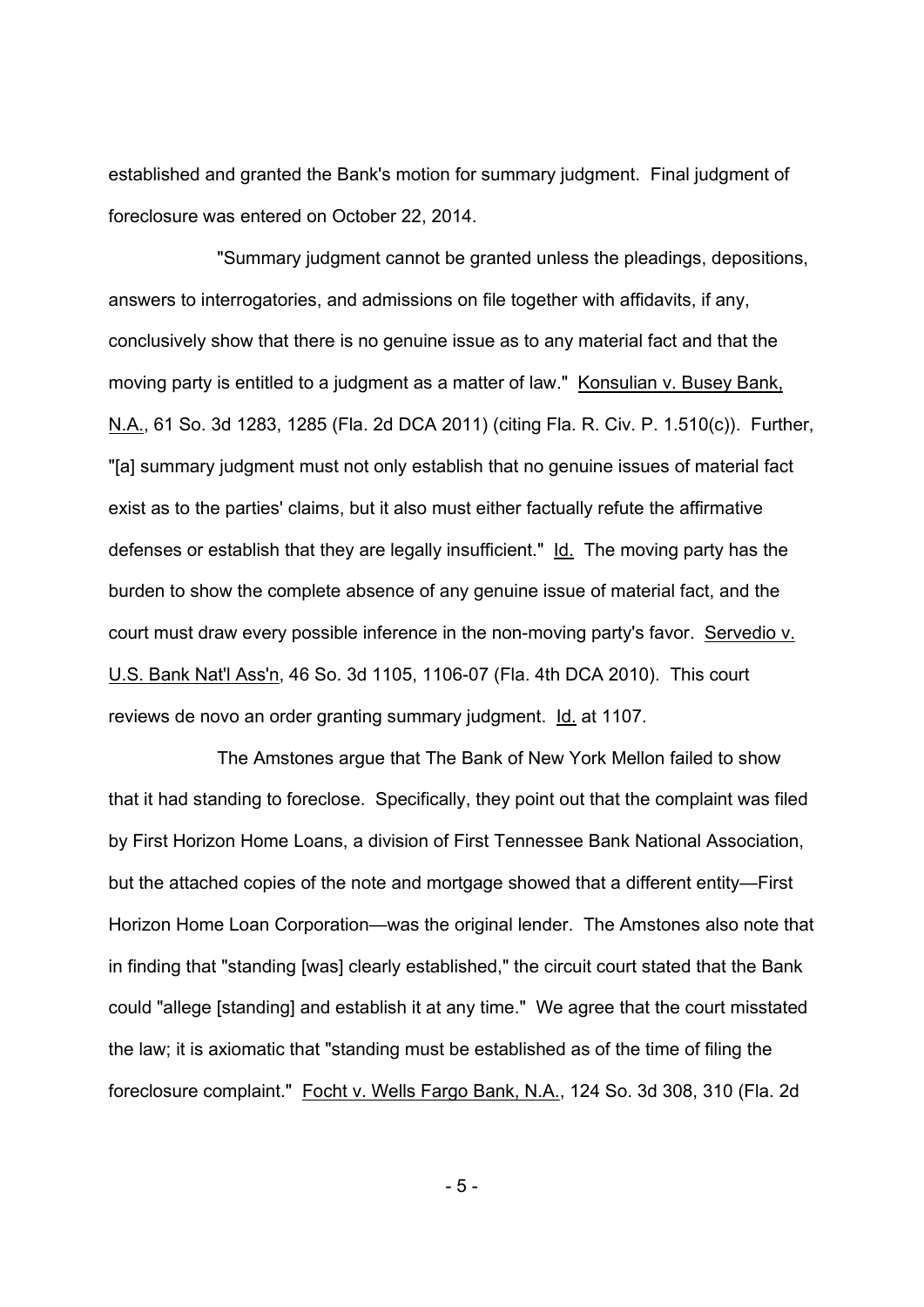DCA 2013). But standing at the inception of the suit was proven in this case. The record shows that First Horizon Home Loan Corporation merged with First Tennessee Bank National Association, becoming First Horizon Home Loans, a division of First Tennessee Bank National Association. "[I]n a merger, the two corporations in essence unite into a single corporate existence." Corp. Express Office Prods., Inc. v. Phillips, 847 So. 2d 406, 414 (Fla. 2003). The merger occurred on or about February 8, 2007 before the complaint was filed on November 6, 2008. The original note and mortgage were filed with the court. The mortgage was later assigned to the Bank, as evidenced by the assignment that the Bank filed with the court. And though the Amstones suggest that the affidavits that the Bank submitted established that Nationstar Mortgage, LLC, held the note and maintained the records for the subject loan instead of the Bank, the affidavits clearly state that Nationstar Mortgage, LLC, was acting as attorney in fact for The Bank of New York Mellon. Based on this evidence, the circuit court properly concluded that standing had been established.

However, the Amstones' remaining affirmative defenses were never sufficiently refuted by the Bank. It is true that the Bank did submit a response to the affirmative defenses, arguing that they were legally insufficient, as well as an affidavit regarding the Paragraph 22 notice, disputing the Amstones' affidavits that the notice had not been received or was deficient. But the Bank did not address the affirmative defenses in its motion for summary judgment. And at the hearing, the Bank's counsel simply asserted that "the Affirmative Defenses were dealt with." The Amstones' counsel responded that the Bank had failed to refute all of the affirmative defenses:

> Judge, in a Summary Judgment as you are well aware, the Plaintiff is required to refute and deal with all of the

> > - 6 -